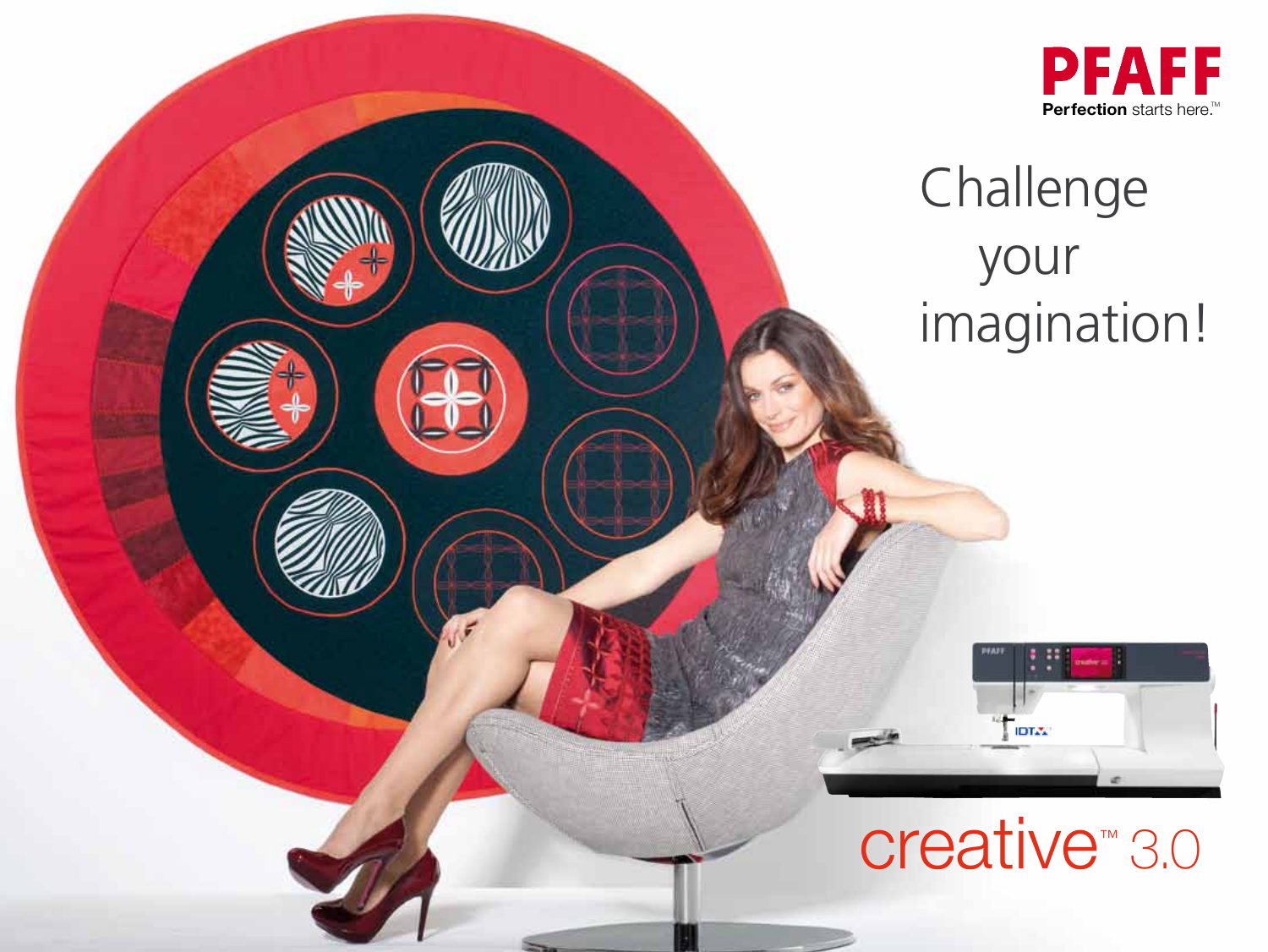

"I'm always searching for inspiration, new skills to master, and opportunities to express my own personal style. I need a sewing machine that meets my needs today with the potential to expand my creativity in the future. I love embroidery and the almost limitless possibility it represents. My perfect machine: PFAFF® creative<sup>®</sup> 3.0 - Challenge your imagination!"

www.pfaff.com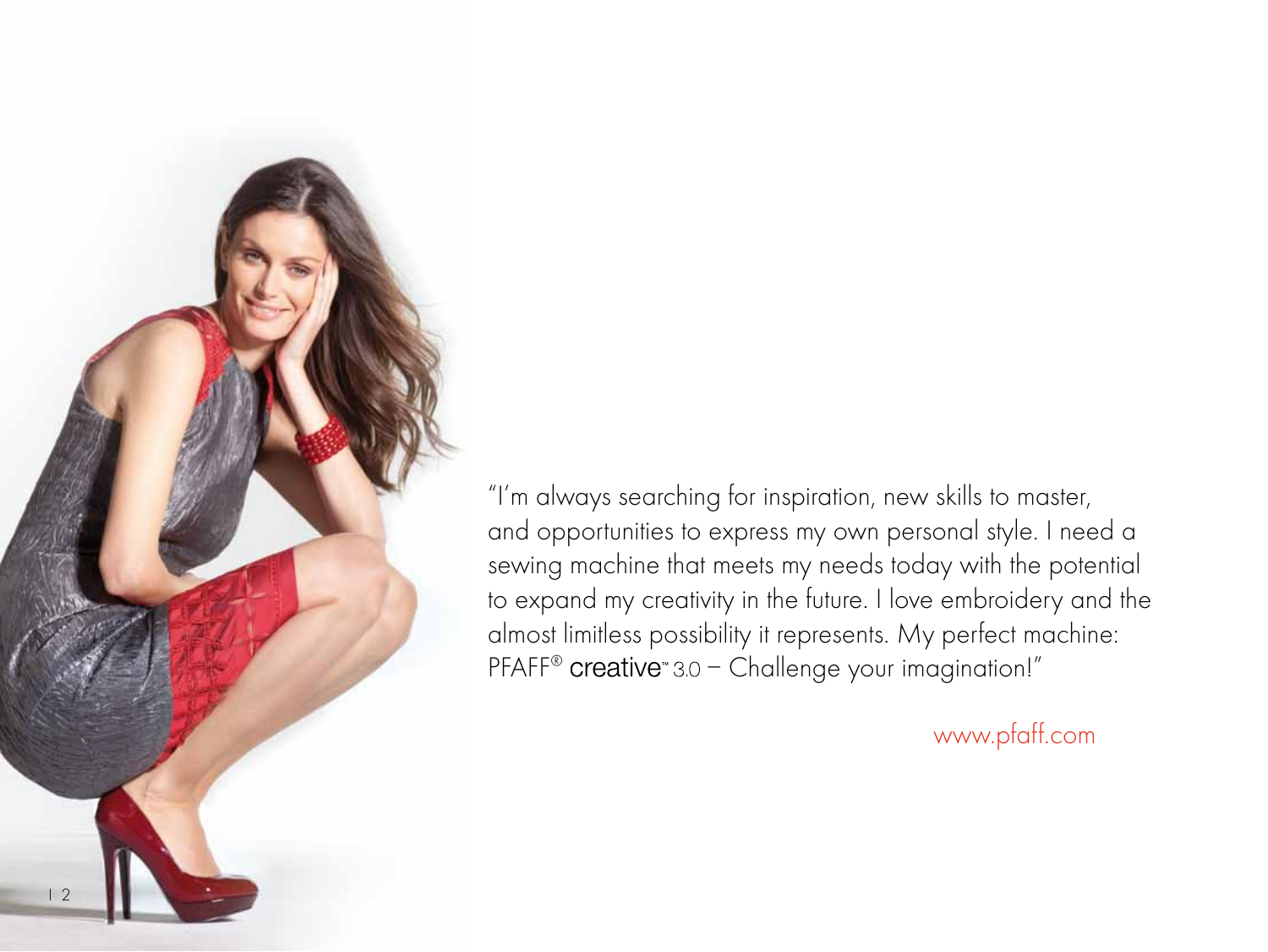

GENEROUS! The creative™ Elite Hoop (260x200mm) for large embroideries and the creative™ 120 Square Hoop (120x120 mm) for smaller embroideries are included with the machine.

**DISCOVER ONE OF THE MOST EXCITING SEWING AND EMBROIDERY MACHINES IN THE WORLD** Visit your authorized PFAFF® dealer. www.pfaff.com

## Spacious Bright  $P$ recise

# creative™ 3.0

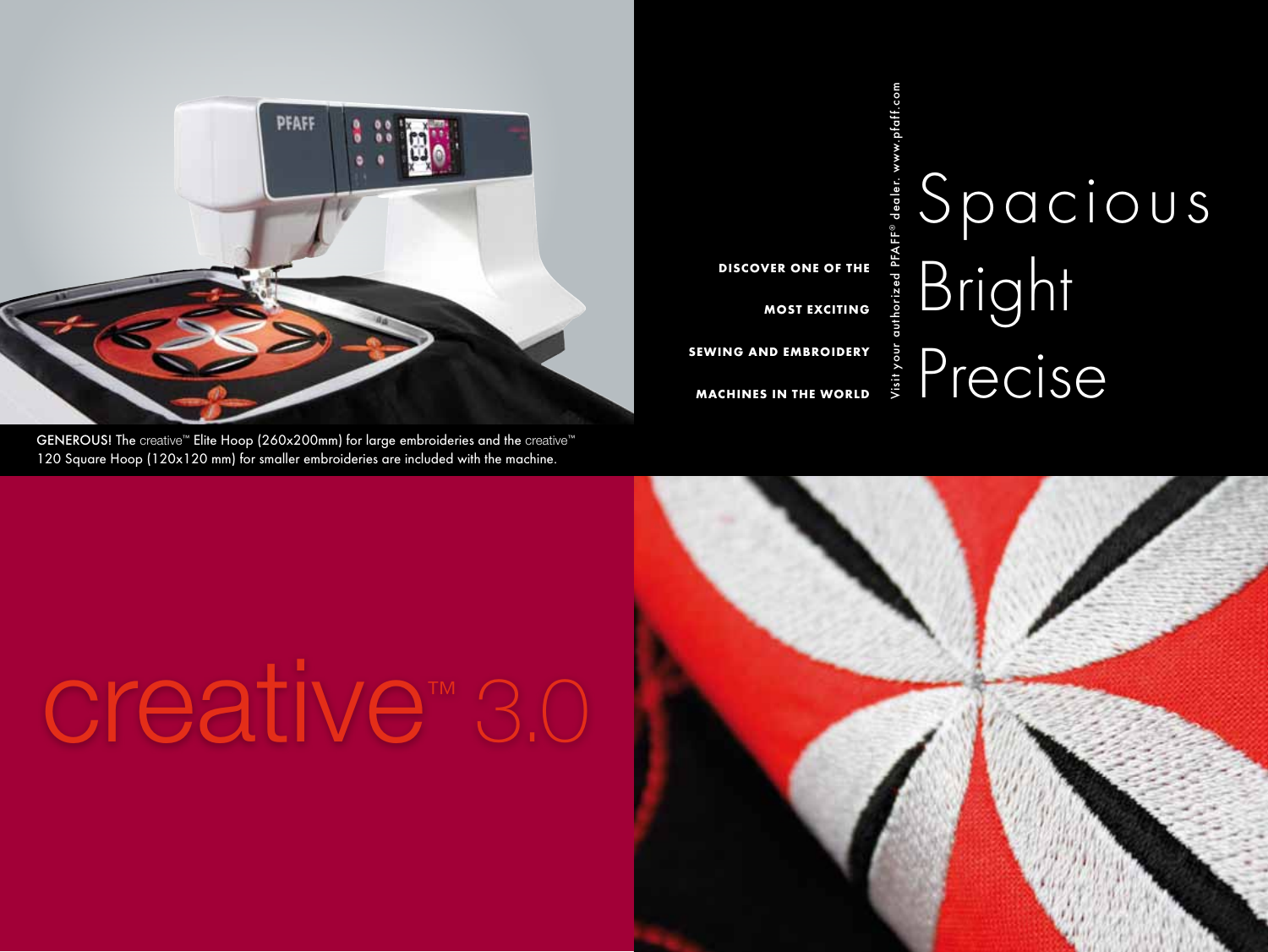### **A MANARA MANARA MANARA MANARA MANARA MANARA MANARA MANARA MANARA MANARA MANARA MANARA MANARA MANARA MANARA MAN** EXTRAVAGANCE in all details

Find sewing instructions for this exclusive, one-of-a-kind quilt at www.pfaff.com

1 I AMAZING - More than 150 exclusive designs included with the machine. An unbelievable variety of beautiful PFAFF® embroidery designs, including specialty techniques like yarn couching, Thread Velve<sup>™</sup> technique, and cutwork are waiting to be discovered by you. Visit your authorized PFAFF® dealer or check them out online at www.myembroideries.com. 2 | IMAGINATIVE TECHNIQUES -One design element interpreted multiple ways for interesting effects - a filled embroidery, an embroidered appliqué, a fine lace or an embossed fabric texture. Truly versatile. Breathtakingly beautiful. 3 I THREE FREE - MOTION MODES for exquisite thread painting and free-motion quilting.

1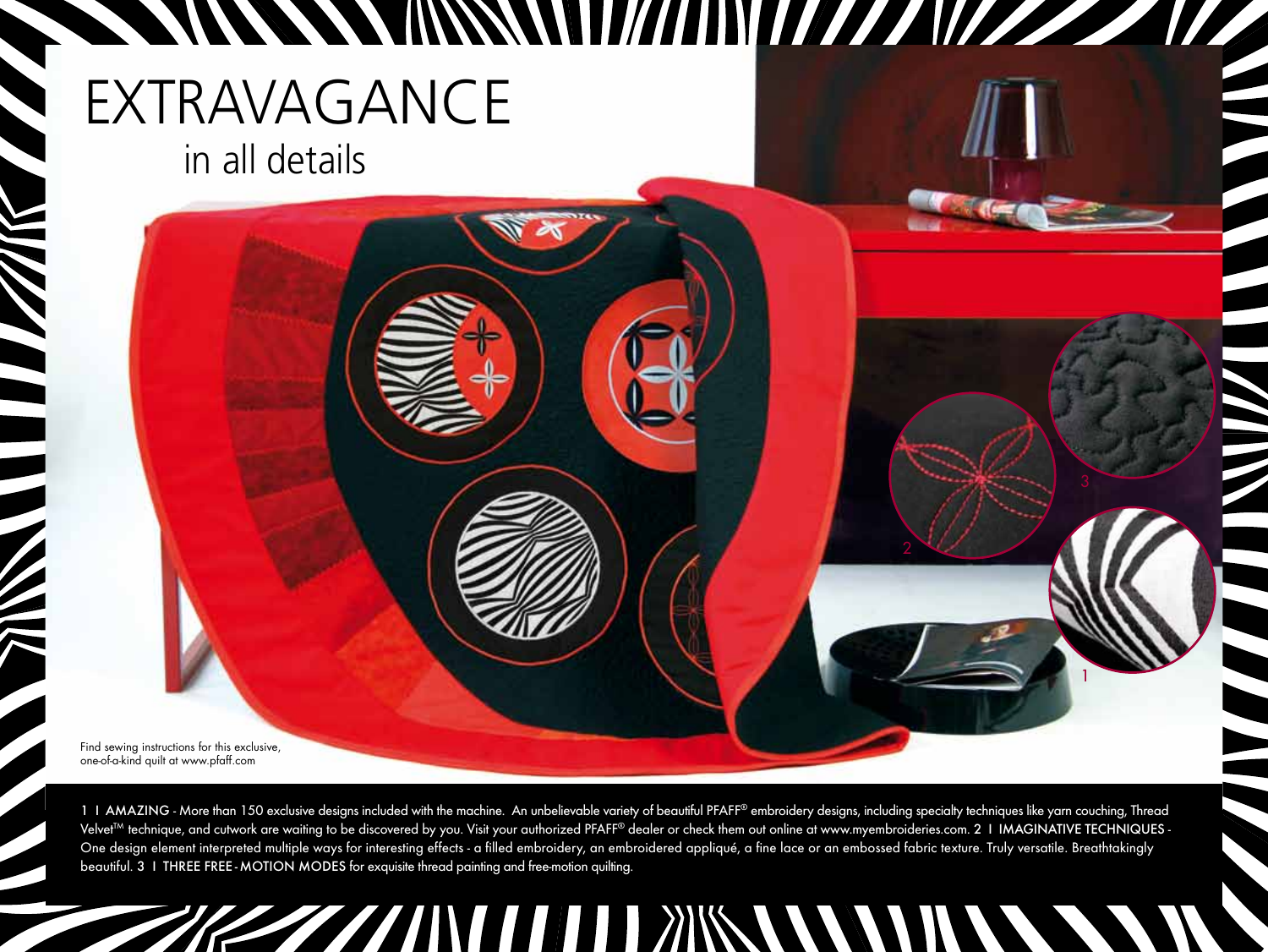### Room for outstanding ideas

6

4

"The sophisticated design of the PFAFF® creative"3.0 appeals to my sense of style; the advanced capabilities of the machine bring out the designer in me. Everything I do is unique – down to the last detail. Wherever my imagination takes me, the results are always perfect!"

4 I IMPRESSIVE PERFECTION! Flawlessly embroidered and perfectly placed, thanks to Basic Precise Positioning. 5 I SPACIOUS! The well-designed shape offers exceptional space for large amounts of fabric. A sewing space of 250mm to the right of the needle is an unbelievable advantage when sewing and quilting. 6 1 OPTIONAL! The extension table – slide it in place and double your sewing surface. 7 1 BRIGHT! Optimized bright LED lights illuminate the entire work area with no shadows. 8 I SMART! A single touch of the PFAFF® Stylus makes everything happen.

**PFAFI** 

250mm 5

7

8



Everything you do can be seen. The brilliant, high resolution screen shows stitches in actual size and embroidery designs in true colors.

Customize and combine designs directly on the screen and position them the way you like.

The user-friendly interface guides you confidently through the process with easily identified icons. A centrally located screen provides good visibility from different angles.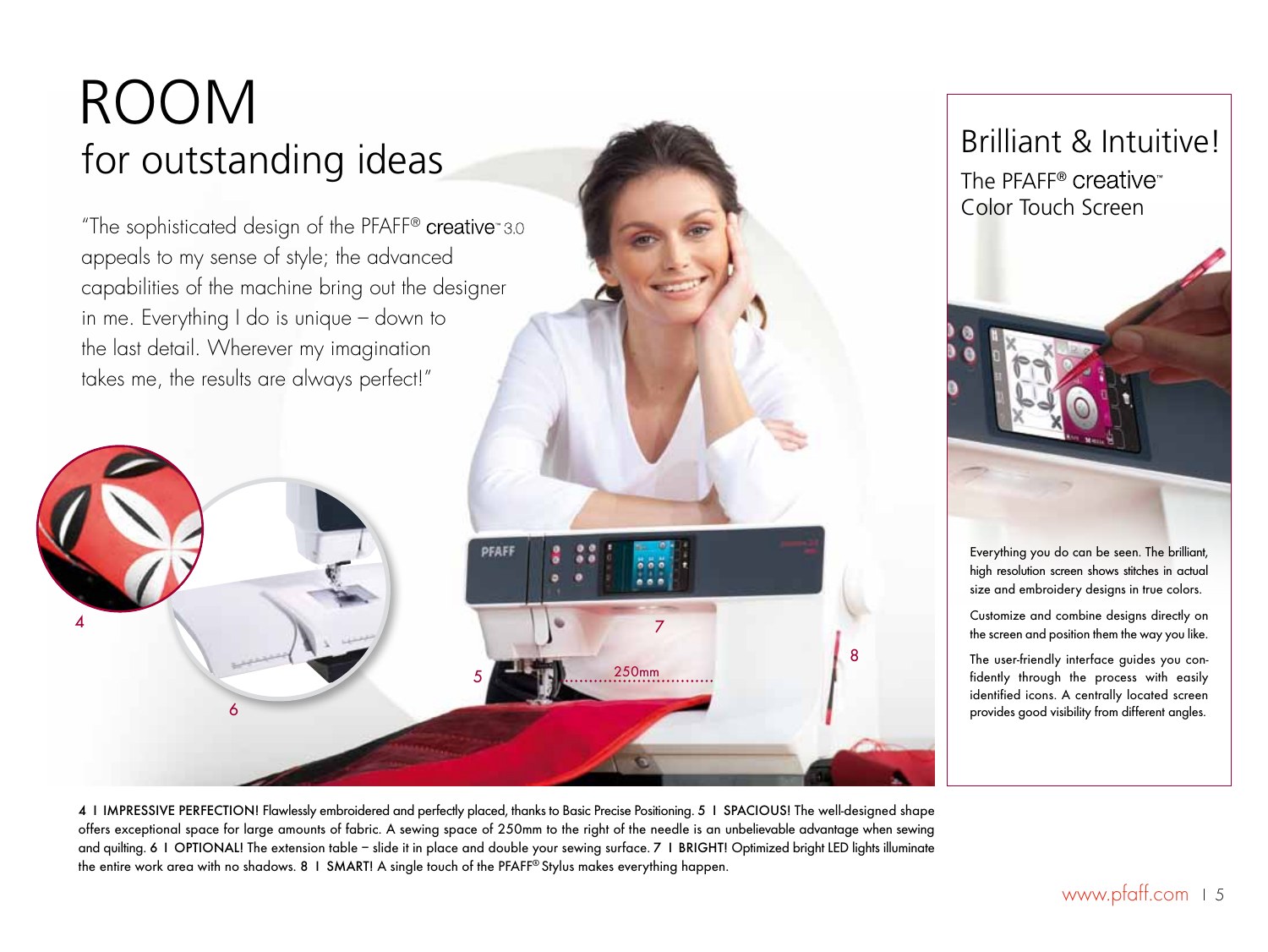### that you will love! **PRECISION**



FRFF-MOTION SEWING Choose one of the 3 Free-motion Modes and your machine will be set for quilting and beautiful free-motion embroidery.



Sequencing – Combine different stitches and sew in one step, repeatedly. Add your name with one of the beautiful alphabets.

#### Finest embroidered lace

Included with your PFAFF® creative™ 3.0 sewing and embroidery machine. Find more PFAFF® lace collections on www.myembroideries.com and at your authorized PFAFF® dealer.

> Find tips and hints for this exclusive dress at www.pfaff.com

Experience all the great features of the PFAFF® creative™ 3.0 sewing and embroidery machine at www.pfaff.com and visit your authorized PFAFF® dealer for a personal demonstration!

www.pfaff.com

TAPERING on all 9mm Stitches – Gradually increase or decrease the width at the beginning and/ or at the end of any stitch.



9mm Stitches, cross stitches, hemstitches, quilt stitches and a lot more, all waiting for you.

A fascinating selection is just waiting to be discovered.

Amazing stitch repertoire

A wide variety of beautiful stitches, including utility stitches, perfect buttonholes, the original PFAFF® high quality



#### Perfect fabric feed – more precise than ever before

The time-tested PFAFF® Original **IDT**™ **System** and a highly developed sensor technology guarantee the optimal feed you expect, on all kinds of fabrics.

Everything stays in place. Lightweight and silky fabrics don't pucker; stripes and plaids match perfectly; curved seams are easy, with very little pinning required.

The Original **IDT**™ **System** is exceptional for grasping and feeding small fabric pieces, for maximum precision and professional results. Your PFAFF® creative™ 3.0 sewing and embroidery machine moves from a single layer to multiple layers effortlessly and even sews over bulky seams with no hesitation.

PFAFF<sup>®</sup> Stitch Creator™ Feature. Unique – Design your own new 9mm Stitches or edit built-in stitches. Watch every step on the PFAFF® creative™ Color Touch Screen. Vary the look with unlimited possibilities.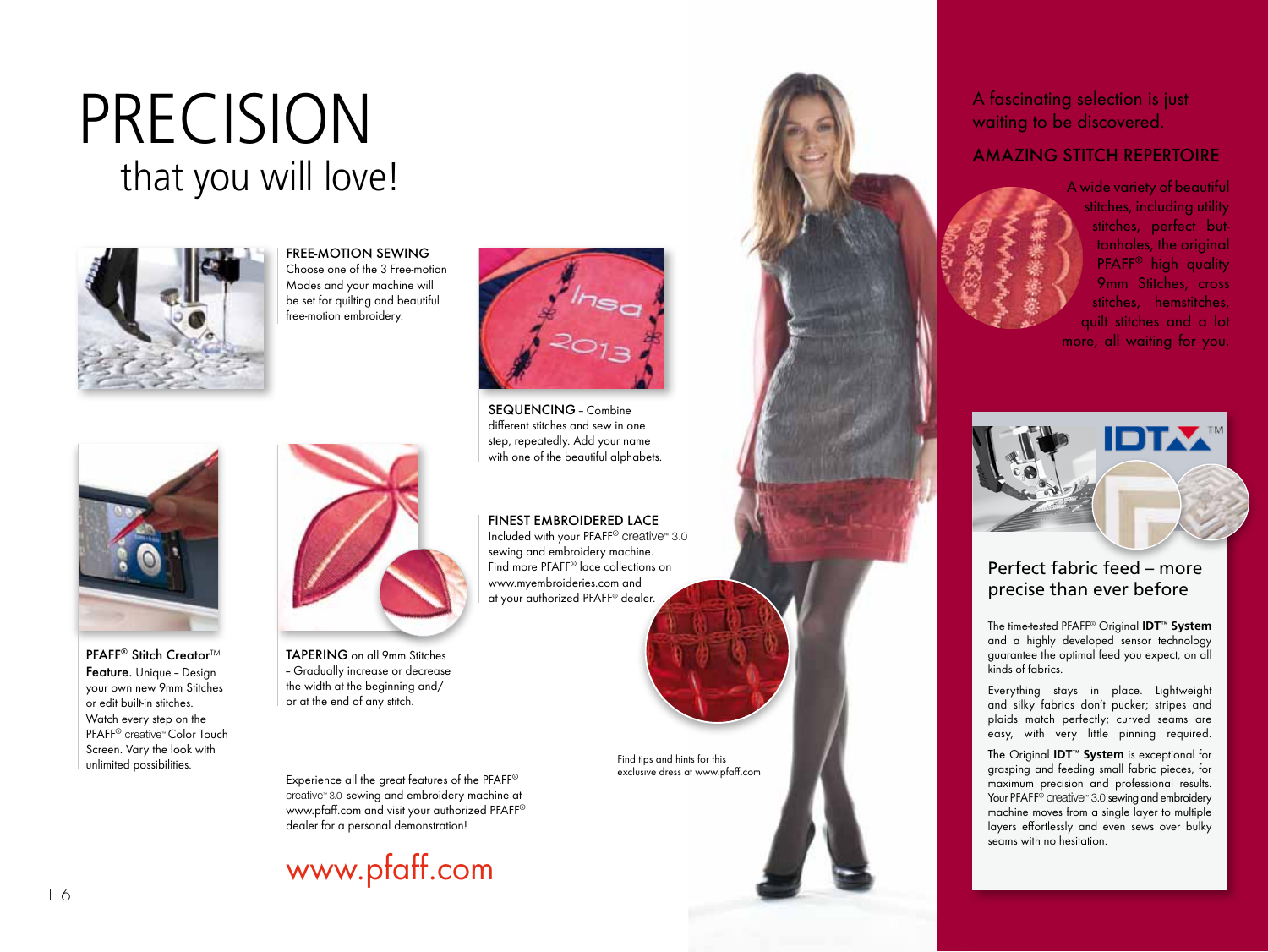#### SEWING FEATURES

- **■** Exclusive Stitch Creator<sup>™</sup> Feature Create new 9mm stitches or edit built-in stitches for unlimited creativity.
- The Original IDT<sup>™</sup> System Integrated Dual Feed only from PFAFF<sup>®</sup> for over 40 years! Absolutely even fabric feed from both the top and the bottom.
- $\blacksquare$  **Optimized Feeding** enhanced to provide more control when sewing through thick layers or seaming small pieces.
- **Large Sewing Space** The PFAFF® creative™ 3.0 sewing and embroidery machine is the perfect choice for quilters, home decor sewers, fashion enthusiasts – anyone who creates. The sewing area to the right of the needle is supersized for sewing large amounts of fabric or batting.
- **Over 250 Stitches** be astonished by the fascinating selection of PFAFF® high-quality 9mm stitches – unique embellishments, stitched perfectly.
- **4 Built-in Stitch Fonts** Choose a font to personalize your project.
- **creative signature™ Sewing Programs:**
	- Tapering on all 9mm Decorative Stitches Taper the beginning and/ or end of any stitch, and choose from many different angles for unlimited opportunities.
	- Patchwork Program Use Patchwork Program to remember the seam length to repeat over and over. This can be used with both utility and decorative stitches.
	- Single Stitch Program Set exact number of stitches or sequence repeats you wish to sew.
	- Mirror Image of Stitches Flip the stitch side to side and/or end to end for even more possibilities.
	- Stitch Positioning Moves complete stitch right or left to easily align decorative stitches.
	- Stitch Density Density can be increased or decreased without affecting stitch length by controlling the distance between the stitch points.
- **Automatic Presser Foot Lift** Raises the presser foot instantly when the needle is set to stop down and/or at the end of a seam after a thread snip.
- **Free-motion Modes** Three modes for free-motion quilting, thread painting or darning. Select the best mode for your specific technique.
- **Needle Up/Down** Set needle to stop up or down in the fabric for pivoting, appliqué and more.
- **Sensormatic Buttonhole** Buttonhole columns are sewn in the same direction for precise stitch quality.
- **Start/Stop** Sew without the foot control Makes sewing long seams, free-motion and buttonholes easy.
- **37 Needle Positions** For exact placement of your straight stitch.
- **Stitch Width Safety** Limits stitch width to center needle straight stitch while using straight stitch foot to prevent needle breakage.
- **Stitch Restart** Return to the beginning of a stitch or sequence without having to reset any special adjustments you've made.
- **Immediate Tie-off**  When pressed the machine will tie-off and stop automatically for a quick and easy finish.
- **Accessory Feet included** 8 different presser feet for all your basic needs.

#### EMBROIDERY FEATURES

- **On-screen Customizing of Embroidery Designs** You can easily combine multiple designs directly on screen.
- **Built-In Designs and Embroidery Fonts + Memory to Save Combinations** – 157 fantastic embroidery designs and 2 embroidery fonts – each in three different sizes – are stored in the machine's memory. There's plenty of space to save your personal creations too for easy access.
- **Large Embroidery Area** Embroider designs up to 260 x 200mm.
- **Basic Precise Positioning** Easily match your design to a specific point on your fabric.
- **creative signature™ Embroidery Programs:**
	- Mirror Flip the desians side to side and/or end to end for even more possibilities.
	- Rotate Rotate by 1° increments for precise adjustments.
	- Embroidery Design Scale Enlarge or reduce designs without changing the stitch count.
	- Monochrome Stitch any design in a single color without color stops.
	- Basting in the Hoop Baste fabric to a stabilizer that is already hooped. Also great for knit fabrics or other fabrics that you do not wish to hoop.
- **Cut Jump Stitches** Cuts embroidery jump stitches automatically, pulling threads to the back side.
- **Embroidery Zoom Possibilities** Makes customizing on the PFAFF® creative™ Color Touch Screen simple and precise.
- **Hoop Positions** Move the hoop to correct position for changing the bobbin, cutting jump stitches, trimming an appliqué or finding the center of the design.
- **Embroidery Hoops included** The machine comes with two hoops: creative™ 120 SQUARE HOOP (120x120), creative™ ELITE HOOP (260x200).
- **QuickFont Program**  Use your computer and QuickFont Program to create embroidery fonts from any TrueType® font.
- **Program for Viewing and Organizing Designs** Organize design files saved on your computer, turn designs into image files, print catalogs and more.

#### MACHINE FEATURES

- **The PFAFF®** creative™ 3.0 **Color Touch Screen is brilliant!** The clear, high resolution display shows stitches in actual size and embroidery designs in true color. The intuitive layout is easy to understand.
- **LED Lights** Optimized bright lights illuminate the entire work area with no shadows.
- **Top and Bobbin Thread Sensors** Alert you when bobbin or needle thread is low.
- **Thread Snips** Automatically cut top and bobbin threads, pulling thread ends to the back side of fabric.
- **Quick Help System** Touch the quick help icon for instant information.
- **Speed Ranges** Adjust sewing speed and your PFAFF® creative™ 3.0 sewing and embroidery machine remembers your preferred setting until turned off.
- **Personal Menu** Save your personal stitches and sequences in a folder to sew them again whenever you wish.
- **Stylus Holder Built-in!** Keeps your stylus at your fingertips.
- **Updateable** Download the latest program version from the internet; update quickly with a USB stick.
- **Languages** Choose from different languages in the Settings menu. Make sure your PFAFF® creative™ 3.0 speaks the same language you do.

**The perfect choice for quilters!** Large sewing area, Patchwork Program, IDT™ System, Free-motion Modes and much more.

www.pfaff.com I 7